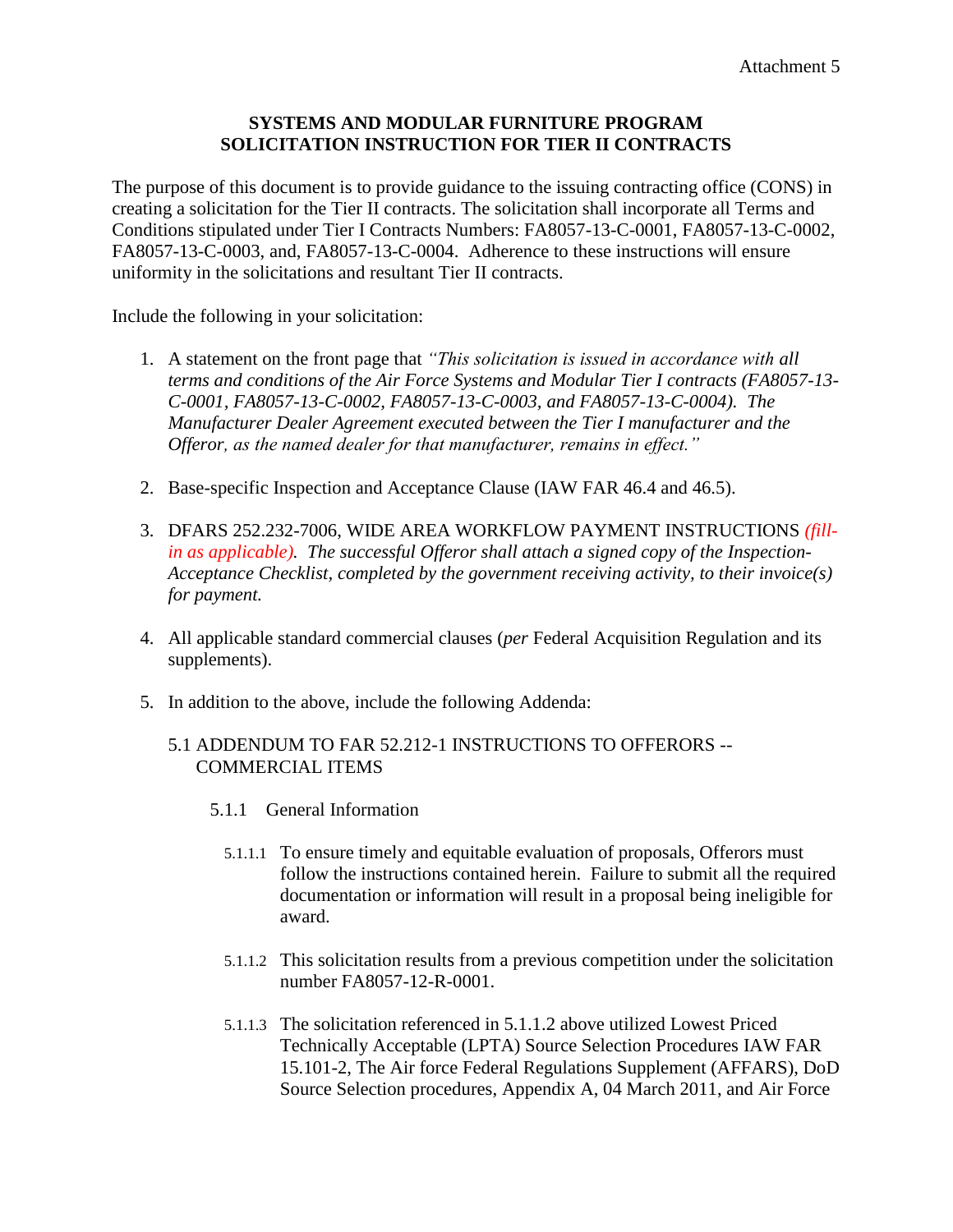Mandatory Procedures 5315.3. These regulations are available electronically at [http://farsite.hill.af.mil](http://farsite.hill.af.mil/)

- 5.1.1.4 You are one of the four approved dealers previously established under the Tier I contracts as follows: FA8057-13-C-0001, FA8057-13-C-0002, FA8057-13-C-0003, and FA8057-13-C-0004.
- 5.1.1.5 Point of Contact (POC): The primary and alternate POC for this solicitation are listed below. Please address any questions or concerns to the POC via e-mail.

Primary: Alternate: *(Name & contact Information) (Name & contact Information)*

5.1.1.6 IAW the associated Tier I contract and the Manufacturer Dealer Agreement, dealers must respond to at least 80% of all solicitations issued to them.

#### 5.1.2 Proposal Instructions

This section is to assist dealers in submitting data, other than certified cost or pricing data, which is required to evaluate the reasonableness of your proposal. Compliance with this requirement is mandatory, and failure to comply may result in the rejection of a dealer's proposal. The dealer shall prepare and submit the proposal for the evaluation factors: (1) Price and (2) Contract Documentation.

5.1.2.1 Factor 1: Price

- 5.1.2.1.1 The dealer shall provide a Not-to Exceed (NTE) price for each applicable Contract Line Item Number (CLIN) in the product Order Report (POR) *(Attachment XX)*, and as established under the associated Tier I contract. The total value shall be inserted into the price schedule of the solicitation document. The dealer's price shall be evaluated against the following subfactor: NTE Tier I pricing, Completeness, Reasonableness, and Total Evaluated Price (TEP).
- 5.1.2.1.2 For all other items in this requirement that do not have corresponding NTE prices at Tier I, the dealer shall submit their best price in the space provided on the POR template, using the applicable discount percentage established under their respective Tier I contract.
- 5.1.2.1.3 For all accessory-related items the dealer shall apply the Average Accessory Discount established under their respective Tier I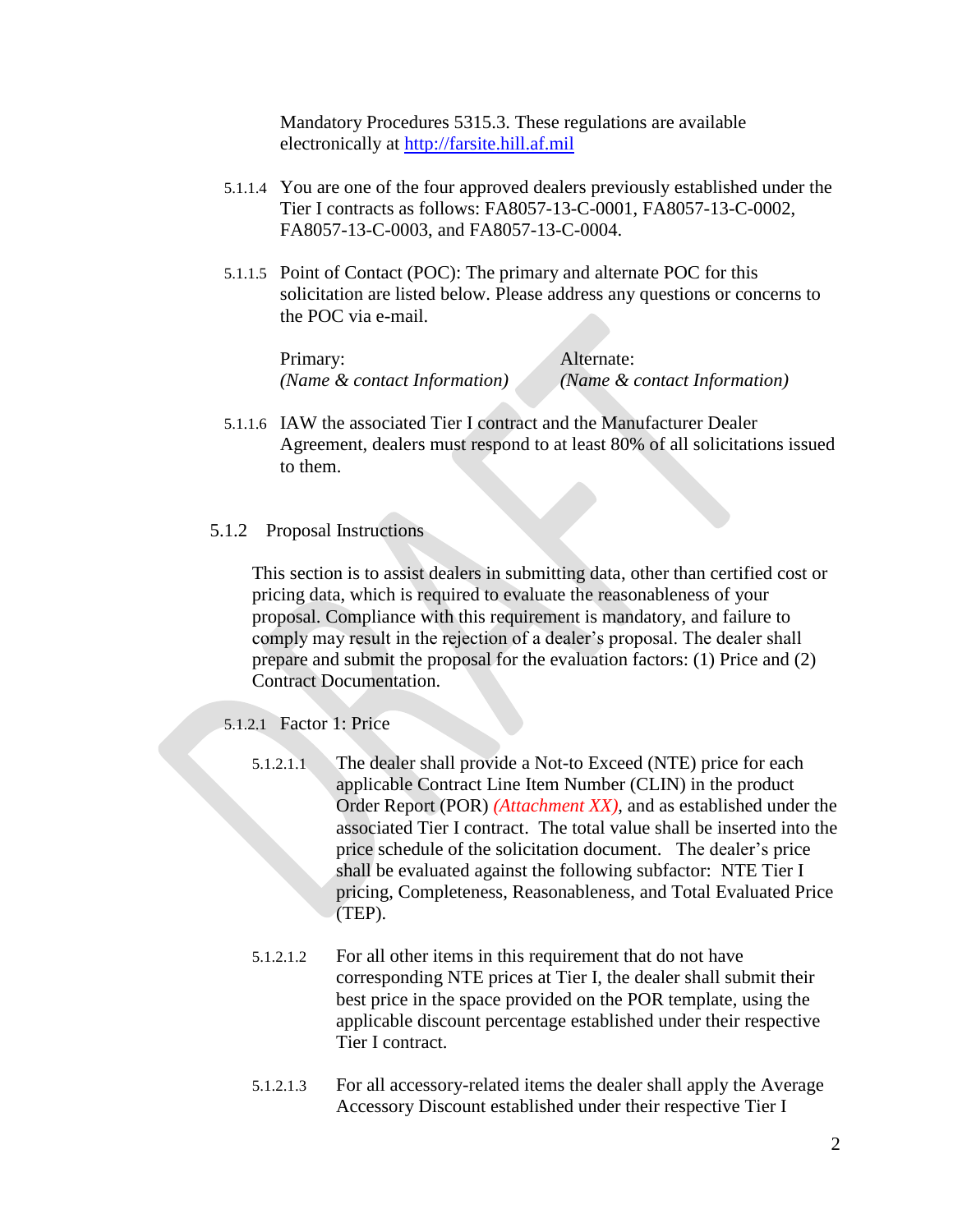contract.

- 5.1.2.2 Factor 2: Contract Documentation
	- 5.1.2.2.1 Subfactor 1: The dealer shall complete all required sections of this solicitation document, including all applicable representations and certifications (**Note:** The dealer must complete all the required representations and certifications on this solicitation document regardless of having completed same online.)
	- 5.1.2.2.2 Subfactor 2: The dealer shall provide a signed statement by a person authorized to obligate the company contractually, stating that the proposal and prices submitted will remain in effect for *(XX)* calendar days after the solicitation closing date.

## 5.2 ADDENDUM TO FAR 52.212-2 EVALUATION -- COMMERCIAL ITEMS

5.2.1 Basis for Contract Award:

Having established technical acceptability under the Tier I contracts (FA8057-13-C-0001, FA8057-13-C-0002, FA8057-13-C-0003 and FA8057-13-C-0004). An award shall be made to the lowest priced offer that meets all other terms and conditions of this solicitation

### 5.2.2 Evaluation Factors:

### 5.2.2.1 Price.

5.2.2.1.1 NTE pricing has been established under your respective Tier I contract (FA8057-13-C-0001, FA8057-13-C-0002, FA8057-13-C-0003 or FA8057-13-C-0004). This subfactor is met when the dealer's firm-fixed pricing falls within the established NTE price.

5.2.2.1.2 Completeness. This element is met when the dealer's prices are determined complete in accordance with the POR instructions.

5.2.2.1.3 Reasonableness. This element is met when the dealer's price has been determined reasonable using one or more of the techniques defined in FAR 15.404. For a price to be reasonable, it must represent a price to the Government that a prudent person would charge in the conduct of competitive business (See FAR 31.201-3 for additional information)

5.2.2.1.4 Total Evaluated Price (TEP). This is the sum total of the prices listed by the dealer in the POR and inserted in the price schedule of the solicitation document.

5.2.2.2 Contract Documentation.

5.2.2.2.1 Subfactor 1 is met when the dealer adequately completes all the